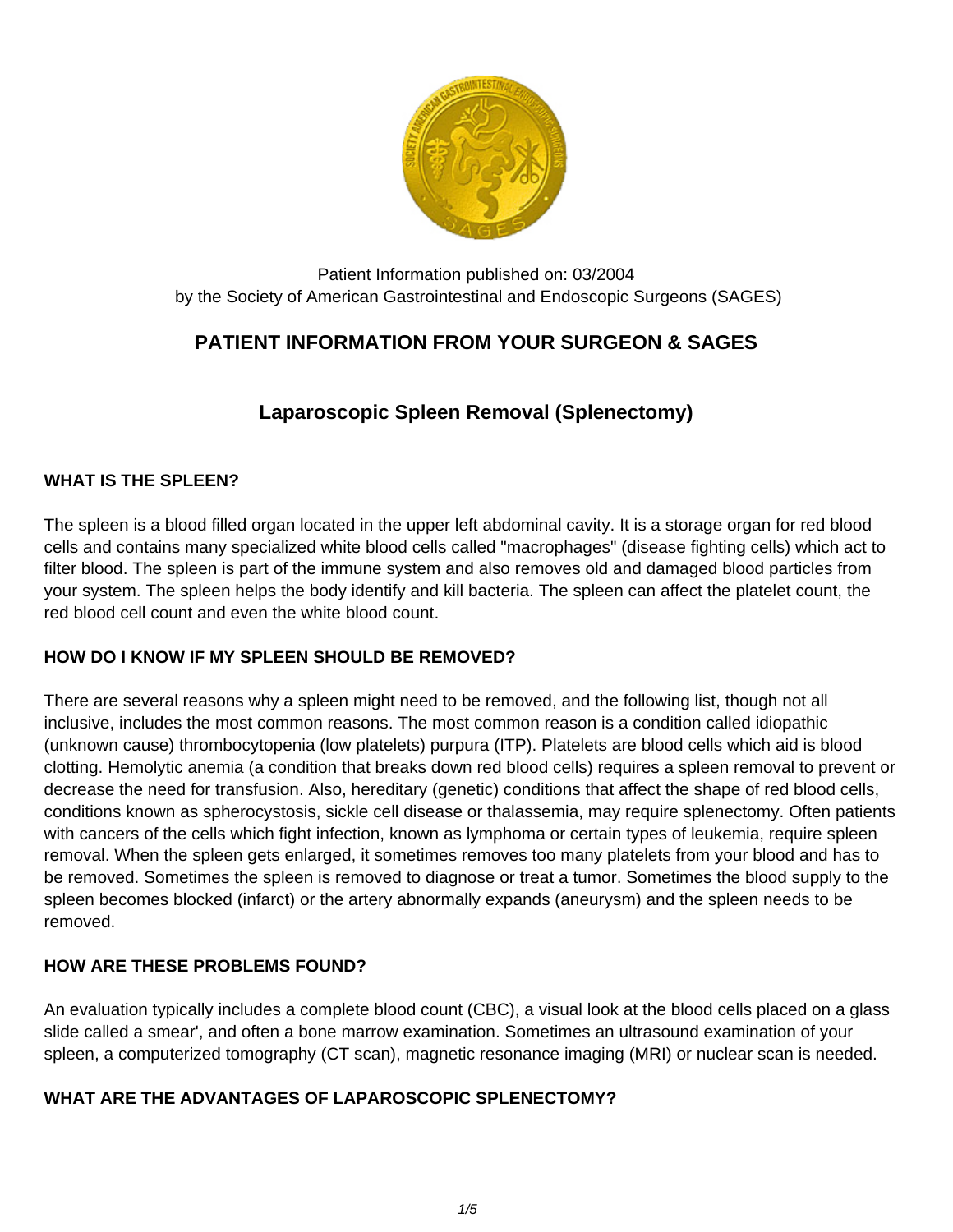Results may vary depending on your overall condition and health. Usual advantages are:

- Less postoperative pain
- Shorter hospital stay
- Faster return to a regular, solid food diet
- Quicker return to normal activities
- Better cosmetic results

### **AM I A CANDIDATE FOR LAPAROSCOPIC SPLEEN REMOVAL?**

Most patients can have a laparoscopic splenectomy. Though the experience of the surgeon is the biggest factor in a successful outcome, the size of the spleen is the most important determinant in deciding whether the spleen can be removed laparoscopically. When the size of the spleen is extremely large, it is difficult to perform the laparoscopic

technique. Sometimes, plugging the artery to the spleen right before surgery using special X-ray technology can shrink the spleen to allow the laparoscopic technique. You should obtain a thorough evaluation by a surgeon qualified in laparoscopic spleen removal along with consultation with your other physicians to find out if this technique is appropriate for you.

### **WHAT PREPARATION IS REQUIRED?**

- After your surgeon reviews with you the potential risks and benefits of the operation, you will need to provide written consent for surgery.
- Preoperative preparation includes blood work, medical evaluation, chest x-ray and an EKG depending on your age and medical condition.
- Immunization with a vaccine to help prevent bacterial infections after the spleen is removed should be given two weeks before surgery, if possible.
- Blood transfusion and/or blood products such as platelets may be needed depending on your condition.
- Your surgeon may request that you completely empty your colon and cleanse your intestines prior to surgery. You may be requested to drink clear liquids, only, for one or several days prior to surgery.
- It is recommended that you shower the night before or morning of the operation.
- After midnight the night before the operation, you should not eat or drink anything except medications that your surgeon has told you are permissible to take with a sip of water the morning of surgery.
- Drugs such as aspirin, blood thinners, anti-inflammatory medications (arthritis medications) and Vitamin E will need to be stopped temporarily for several days to a week prior to surgery.
- Diet medication or St. John's Wort should not be used for the two weeks prior to surgery.
- Quit smoking and arrange for any help you may need at home.

## **HOW IS LAPAROSCOPIC REMOVAL OF THE SPLEEN DONE?**

You will be placed under general anesthesia and be completely asleep. A cannula (hollow tube) is placed into the abdomen by your surgeon and your abdomen will be inflated with carbon dioxide gas to create a space to operate. A laparoscope (a tiny telescope connected to a video camera) is put through one of the cannulas which projects a video picture of the internal organs and spleen on a television monitor. Several cannulas are placed in different locations on your abdomen to allow your surgeon to place instruments inside your belly to work and remove your spleen. A search for accessory (additional) spleens and then removal of these extra spleens will be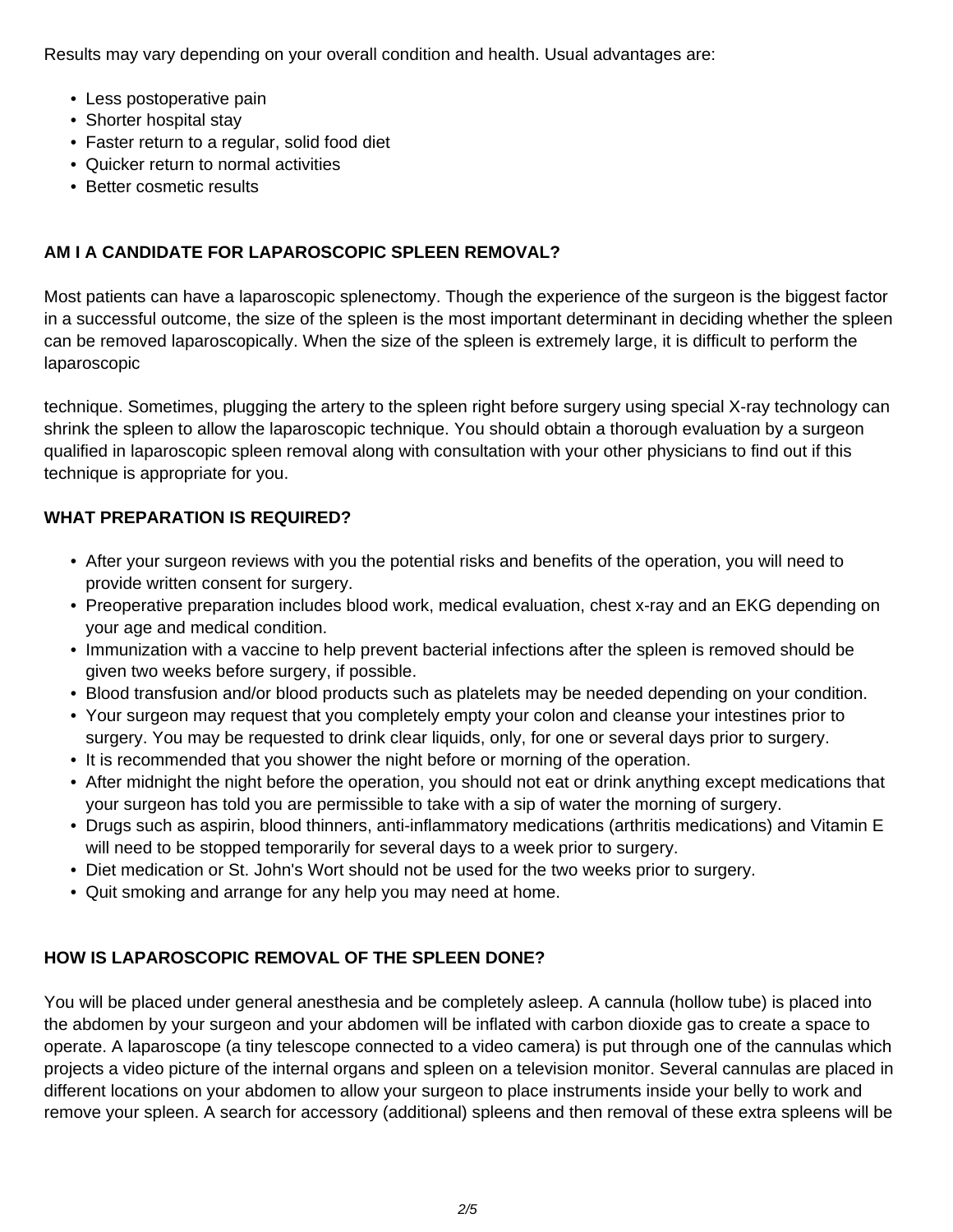done since 15% of people have small, extra spleens. After the spleen is cut from all that it is connected to, it is placed inside a special bag. The bag with the spleen inside is pulled up into one of the small, but largest incisions on your abdomen. The spleen is broken up into small pieces (morcelated) within the special bag and completely removed.

### **WHAT HAPPENS IF THE OPERATION CANNOT BE PERFORMED OR COMPLETED BY THE LAPAROSCOPIC METHOD?**

In a small number of patients the laparoscopic method cannot be performed. Factors that may increase the possibility of choosing or converting to the "open" procedure may include obesity, a history of prior abdominal surgery causing dense scar tissue, inability to visualize organs or bleeding problems during the operation.

The decision to perform the open procedure is a judgment decision made by your surgeon either before or during the actual operation. When the surgeon feels that it is safest to convert the laparoscopic procedure to an open one, this is not a complication, but rather sound surgical judgment. The decision to convert to an open procedure is strictly based on patient safety.

### **WHAT CAN I EXPECT AFTER SURGERY?**

After surgery you will be given intravenous fluids (IV's) in your arm. You may have a stomach tube coming up out your nose to prevent vomiting or stomach bleeding because your stomach can fill up with stomach juices and not empty properly after this surgery. Not every surgeon uses this tube. You will be given pain medication to relieve the discomfort you may experience from the small incisions. You will need to let your nurse and surgeon know what your pain medication needs are since everyone has a different pain threshold.

As soon as you can resume oral intake, urinate, and care for your basic needs, you will typically be able to go home. Your surgeon will tell you when it is safe to go home.

### **AT HOME...**

Typically, once you have gone home, you may do the following, but each situation differs and "at home" activities should be discussed with your doctor.

- Activity: You can walk and go up stairs. You can shower, but most surgeons prefer that you do not soak in a tub for at least a week or more after surgery. When you feel stronger ask your surgeon about more strenuous activities.
- Driving: Ask your surgeon. Most people can resume driving 5 to 7 days after surgery. You should not be taking pain medication when you drive.
- Diet: Unless you have special dietary needs, such as diabetes, you can eat a normal diet at home.
- Bowel function: It is common to get constipated after surgery, especially when you are taking pain medication. It is important to drink plenty of water and take in enough fiber in your diet. Your surgeon may advise you about means to help your bowel function postoperatively. Ask or call your surgeon before taking a cathartic.

### **WHAT COMPLICATIONS CAN OCCUR?**

Complications following laparoscopic splenectomy are infrequent, but you should consult your doctor regarding possible complications based on your specific case. Possible complications may include cannula site infections,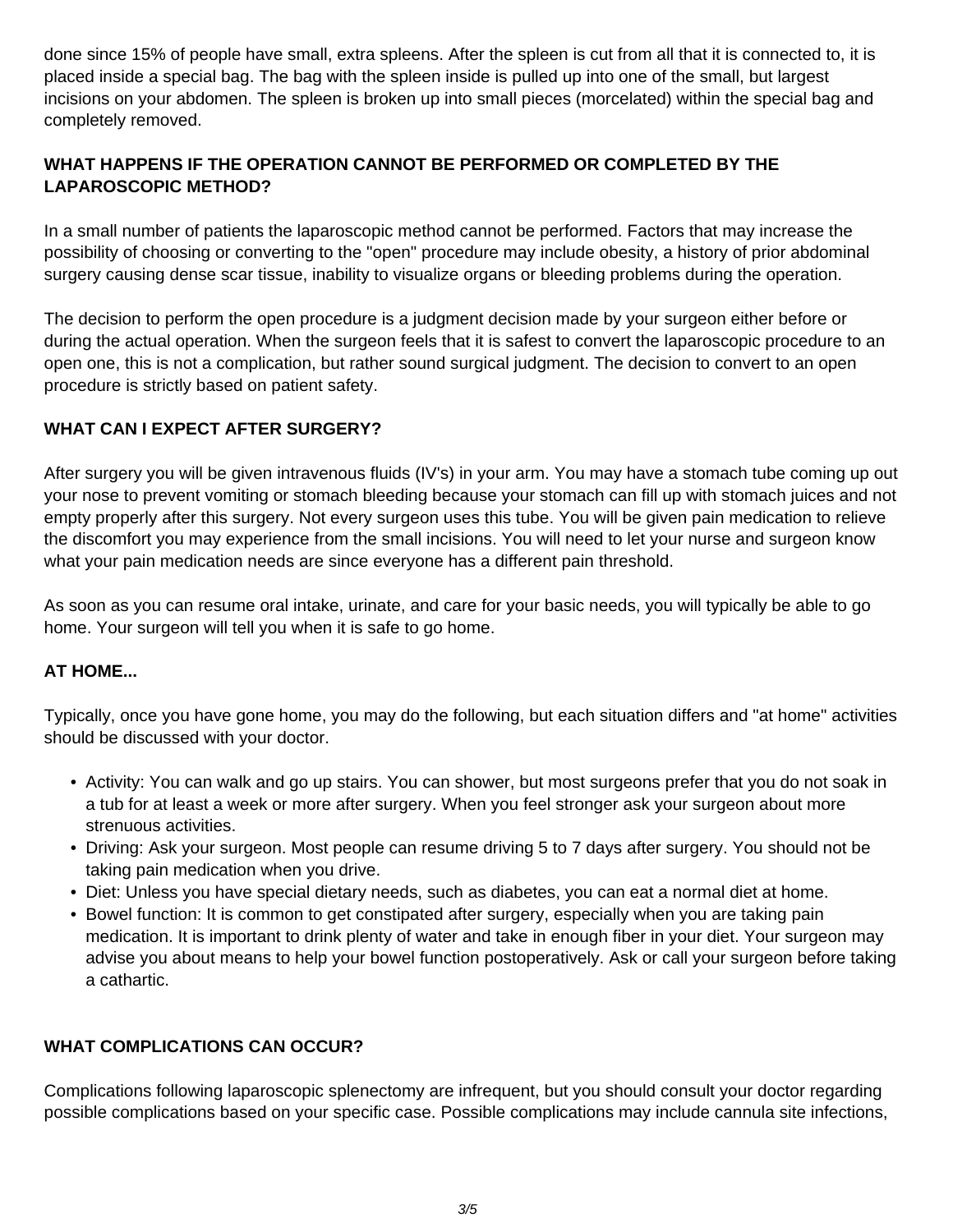pneumonia, internal bleeding or infection inside the abdomen at the site where the spleen used to be, although these complications are infrequent. The pancreas can become inflamed (pancreatitis). Problems that can occur a few months to years later are hernias at the cannula sites or overwhelming infection throughout the entire body. This complication is also infrequent. Overwhelming infection that occurs after splenectomy is called OPSI or **Overwhelming** 

Post-Splenectomy Infection. OPSI is a result of not having a spleen to fight certain bacterial infections. Immunization is usually given before you have your spleen removed and is one method to help the body fight and prevent infection. Antibiotics, like penicillin, can be given if an infection develops because the bacteria that commonly cause this type of infection are very sensitive to antibiotics. It is important that you tell your physician or any physician that is covering for your doctor that you had your spleen removed.

## **WHEN TO CALL YOUR DOCTOR**

Be sure to call your physician or surgeon if you develop any of the following:

- Persistent fever over 101 degrees F (39 C)
- Bleeding
- Increasing abdominal swelling
- Pain that is not relieved by your medications
- Persistent nausea or vomiting
- Chills
- Persistent cough or shortness of breath
- Purulent drainage (pus) from any incision
- Redness surrounding any of your incisions that is worsening or getting bigger
- You are unable to eat or drink liquids

This brochure is intended to provide a general overview of a laparoscopic splenectomy. It is not intended to serve as a substitute for professional medical care or a discussion between you and your surgeon about the need for a laparoscopic spleen removal. Specific recommendations may vary among health care professionals. If you have a question about your need for a laparoscopic splenectomy, your alternatives, billing or insurance coverage, or your surgeons training and experience, do not hesitate to ask your surgeon or his/her office staff about it. If you have questions about the operation or subsequent follow up, discuss them with your surgeon before or after the operation.

## **ADDITIONAL INSTRUCTIONS:**

[Doctors may purchase bulk reprints of SAGES Patient Information Brochures from Cine-Med.com.](http://cine-med.com/index.php?nav=sages&id=PES)

[Find a SAGES Member in your area.](http://www.sages.org/findmember.php)

Brought to you by:

SOCIETY OF AMERICAN GASTROINTESTINAL ENDOSCOPIC SURGEONS (SAGES) 11300 West Olympic Blvd., Suite 600 Los Angeles, CA 90064 Tel: (310) 437-0544 Fax: (310) 437-0585